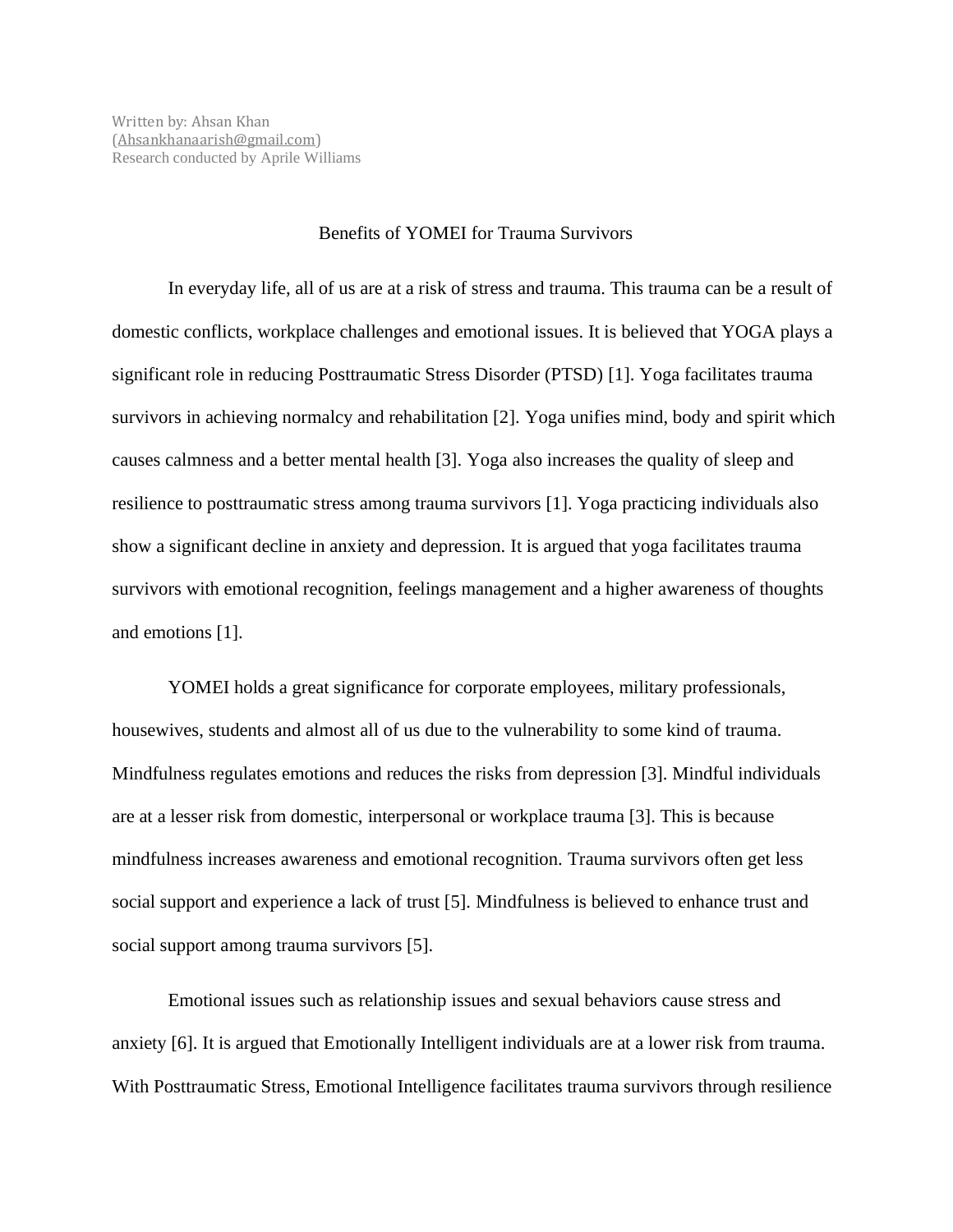and emotional management [6]. Emotional Intelligence also develops personal traits to increase psychological well-being. These traits include emotional regulation, problem solving and stress management [7]. The aforementioned personality traits also facilitate vulnerable individuals to cope with trauma and manage Posttraumatic issues.

YOMEI interventions and training in Mindfulness and self-compassion work as a therapy for Posttraumatic Stress Disorders [4]. This hints at the fact that YOMEI interventions and Mindful training along with Emotional Intelligence holds a substantial significance for trauma survivors.

## References

[1] F. Jindani, N. Turner and S. Khalsa, "A Yoga Intervention for Posttraumatic Stress: A Preliminary Randomized Control Trial", *Evidence-Based Complementary and Alternative Medicine*, vol. 2015, pp. 1-8, 2015. Available: 10.1155/2015/351746

[2] S. Telles, N. Singh and A. Balkrishna, "Managing Mental Health Disorders Resulting from Trauma through Yoga: A Review", *Depression Research and Treatment*, vol. 2012, pp. 1-9, 2012. Available: 10.1155/2012/401513

[3] V. Nguyen-Feng et al., "Trauma-sensitive yoga as an adjunctive mental health treatment for survivors of intimate partner violence: A qualitative examination.", *Spirituality in Clinical Practice*, vol. 6, no. 1, pp. 27-43, 2019. Available: 10.1037/scp0000177

[4] J. Boyd, R. Lanius and M. McKinnon, "Mindfulness-based treatments for posttraumatic stress disorder: a review of the treatment literature and neurobiological evidence", *Journal of Psychiatry & Neuroscience*, vol. 43, no. 1, pp. 7-25, 2018. Available: 10.1503/jpn.170021